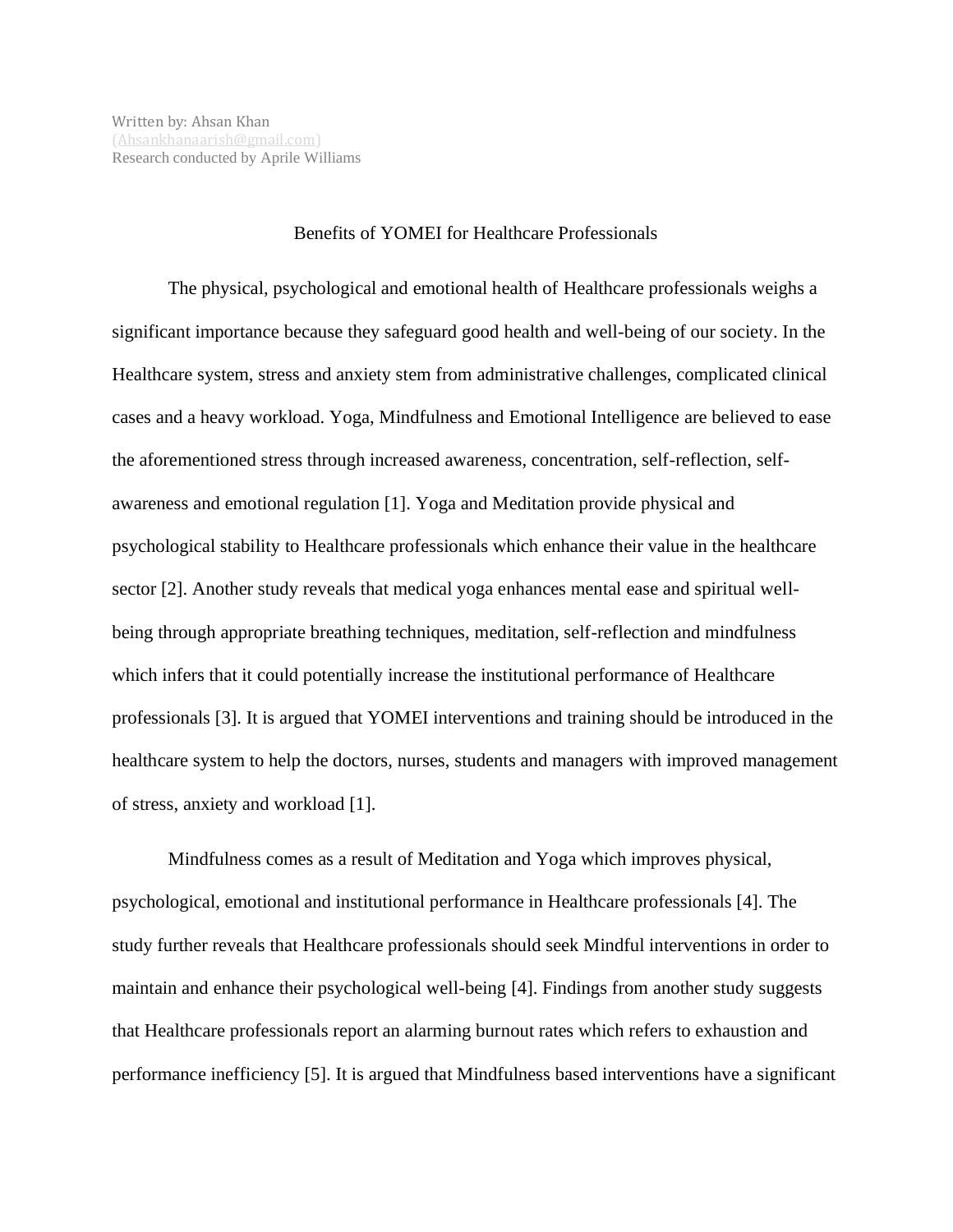impact on reducing burnout through the inhibition of attention towards worries and redirecting the attention towards the present challenges with the help of Mindful behavioral patterns. These Mindful patterns include meditation, breathing techniques, guided imagery and mantras etc. [5].

In today's healthcare systems, communication, empathy, flexibility, tolerance and hard work are as important as clinical prescriptions. Emotional Intelligence enables Healthcare professionals to understand and minimize social inequalities and prejudices through empathy and emotional recognition [6]. The study further states that Emotional Intelligence helps Healthcare professionals with self-regulation, self- awareness and problem solving. Self-awareness is the removal of personal perceptions which helps Healthcare professionals with unbiased decisions whereas self-awareness refers to emotions' management. Emotional Intelligence reduces burnout such as exhaustion and stress for Healthcare professionals through better stress management in the workplace [7]. The study also explains that Emotional Intelligence acts as a protective factor against anxiety, stress and workload through the recognition and management of both positive and negative emotions [7].

Yoga, Mindfulness and Emotional Intelligence (YOMEI) holds high significance for Healthcare professionals because it helps them in managing stress, reducing burnout and increasing workplace efficiency. YOMEI trainings have the potential to substantially ease the workload of Healthcare professionals and improve their institutional performance.

## References

[1] G. La Torre et al., "Yoga and Mindfulness as a Tool for Influencing Affectivity, Anxiety, Mental Health, and Stress among Healthcare Workers: Results of a Single-Arm Clinical Trial", *Journal of Clinical Medicine*, vol. 9, no. 4, p. 1037, 2020. Available: 10.3390/jcm9041037